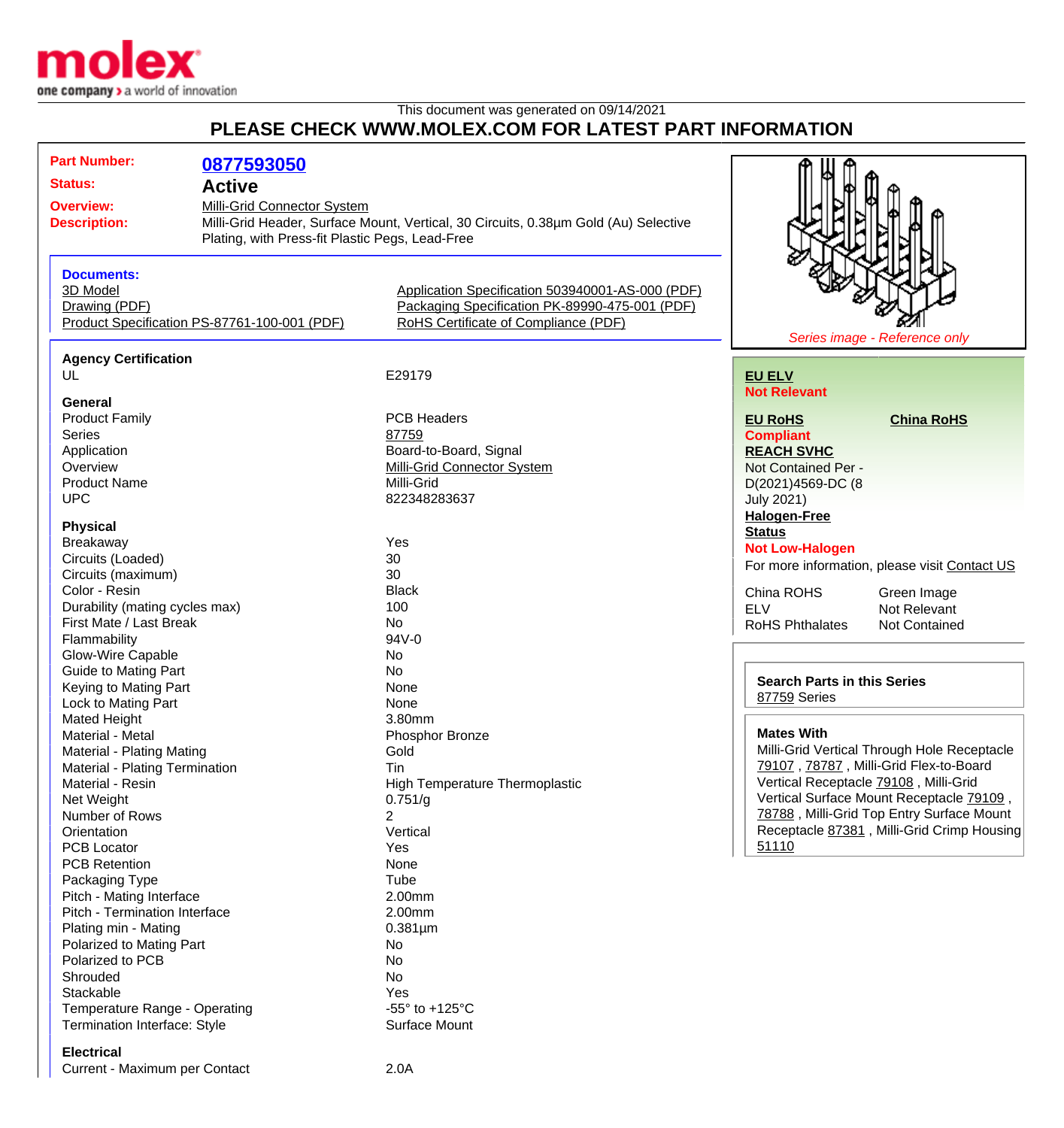| Voltage - Maximum                                                                                                                                                             | 125V                               |
|-------------------------------------------------------------------------------------------------------------------------------------------------------------------------------|------------------------------------|
| Solder Process Data<br>Duration at Max. Process Temperature (seconds)<br>Lead-freeProcess Capability<br>Max. Cycles at Max. Process Temperature<br>Process Temperature max. C | 010<br><b>REFLOW</b><br>003<br>260 |
| <b>Material Info</b>                                                                                                                                                          |                                    |
| <b>Reference - Drawing Numbers</b><br>Annlication Specification                                                                                                               | 503940001                          |

| <b>Application Specification</b> | 503940001-AS-000 |
|----------------------------------|------------------|
| Packaging Specification          | PK-89990-475-001 |
| <b>Product Specification</b>     | PS-87761-100-001 |
| Sales Drawing                    | SD-87759-113-001 |
|                                  |                  |

## This document was generated on 09/14/2021 **PLEASE CHECK WWW.MOLEX.COM FOR LATEST PART INFORMATION**